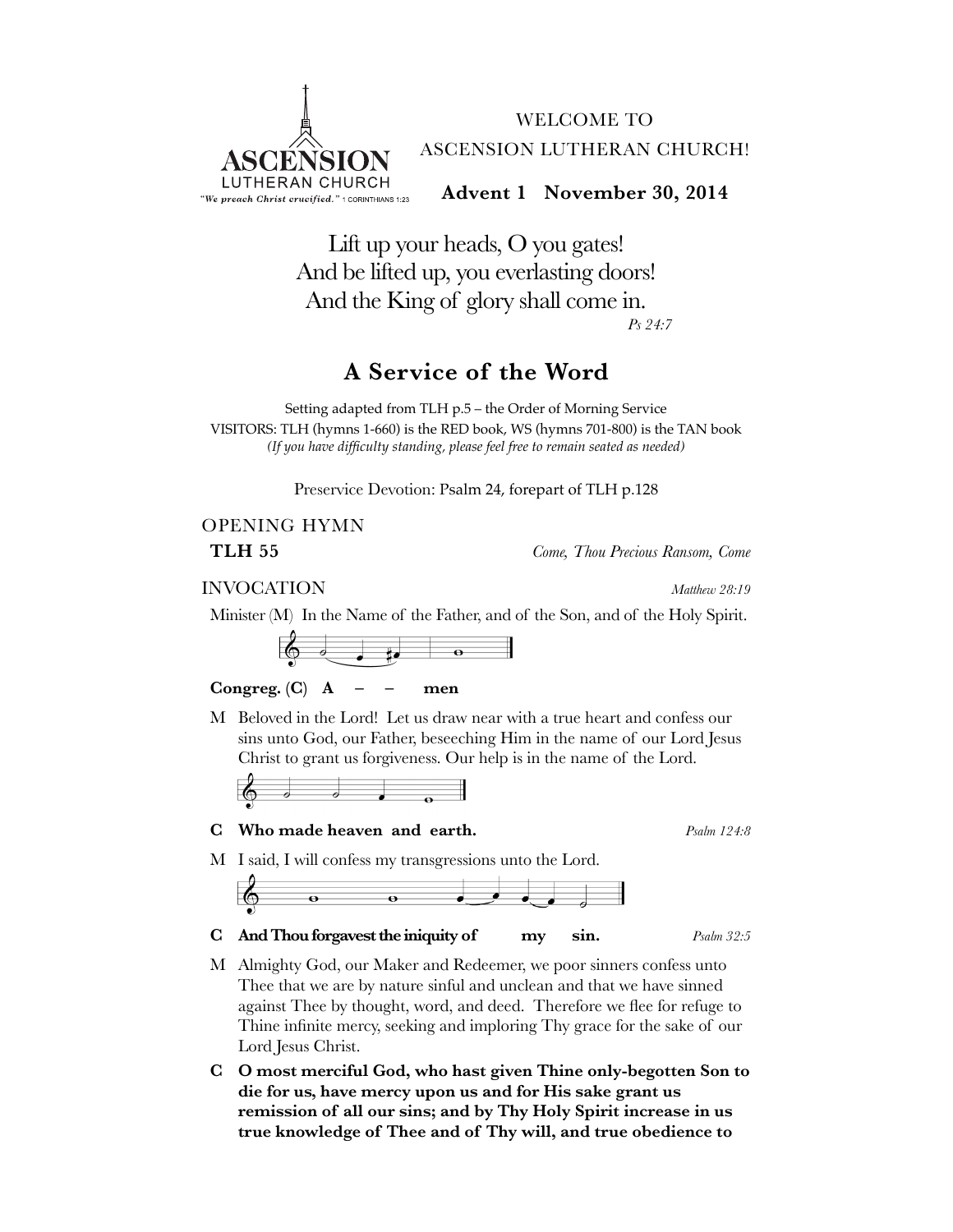### **Thy Word, to the end that by Thy grace we may come to everlasting life; through Jesus Christ, our Lord. Amen.**

M Almighty God, our Heavenly Father, has had mercy upon us and has given His only Son to die for us and for His sake forgives us all our sins. To those who believe on His name He gives power to become the sons of God and has promised them His Holy Spirit. He who believes and is baptized shall be saved. Grant this, Lord, unto us all. *Mark 16:16; John 1:12*

$$
\begin{array}{cccc}\n&\circ\\
&\circ\\
&\circ\\
&\circ\\
&\circ\\
&\circ\\
&\circ\n\end{array}
$$

INTROIT *Ps 25:1-3; Zech 9:9b*

- M To You, O Lord, I lift up my soul.
- **C O my God, I trust in You;**
- M Let me not be ashamed;
- **C Let not my enemies triumph over me.**
- M Indeed, let no one who waits on You be ashamed;
- **C Let those be ashamed who deal treacherously without cause.**
- M Behold, your King is coming to you;
- **C He is just and having salvation,**
- M Lowly and riding on a donkey,
- **C A colt, the foal of a donkey.**
- M Glory be to God…

GLORIA PATRI ~ Glory to the Father, Son, and Holy Spirit

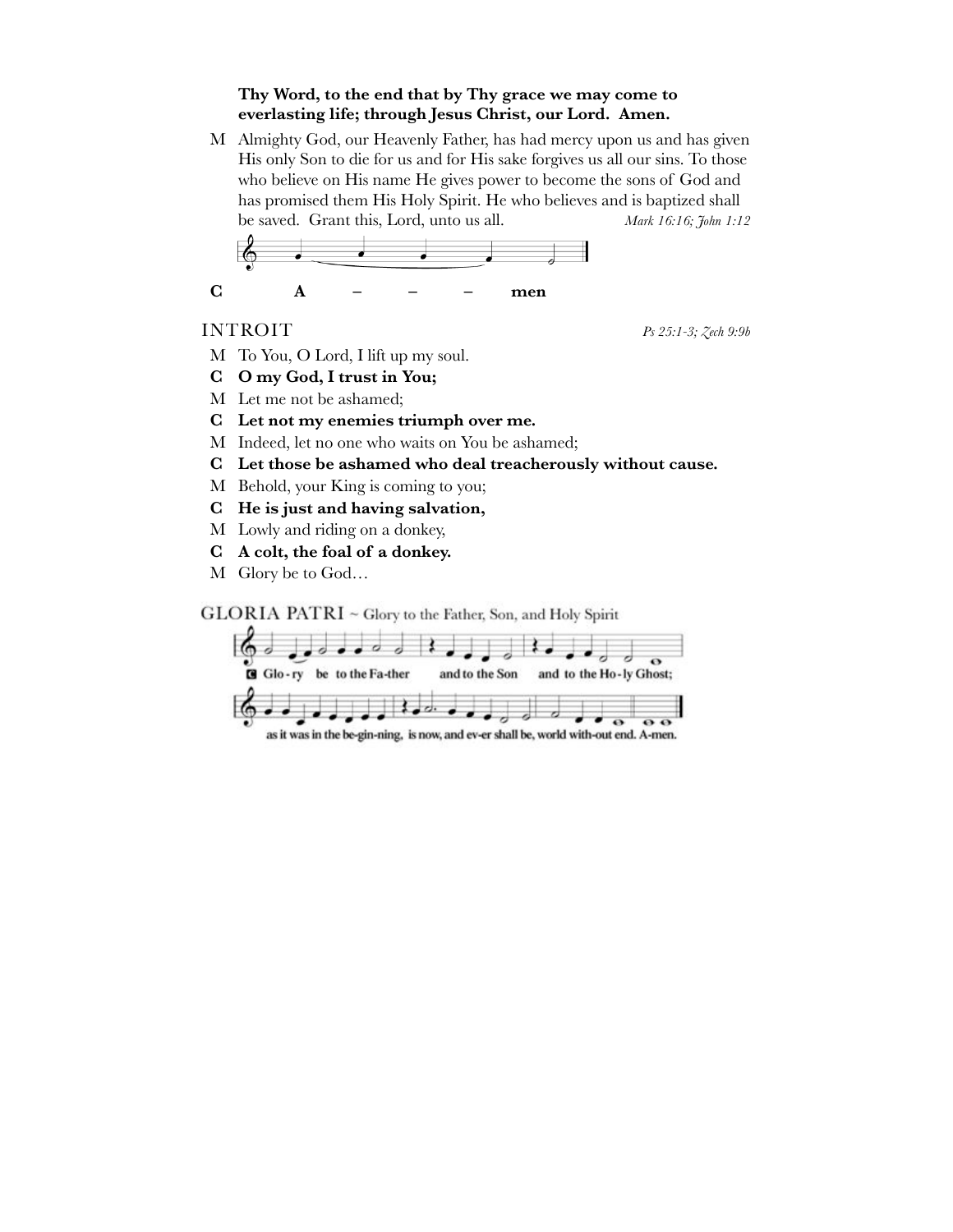

M The Lord be with you. *Luke 1:28*

**C And also with you.**

### COLLECT OF THE DAY

M Let us pray … one God, now and forever,

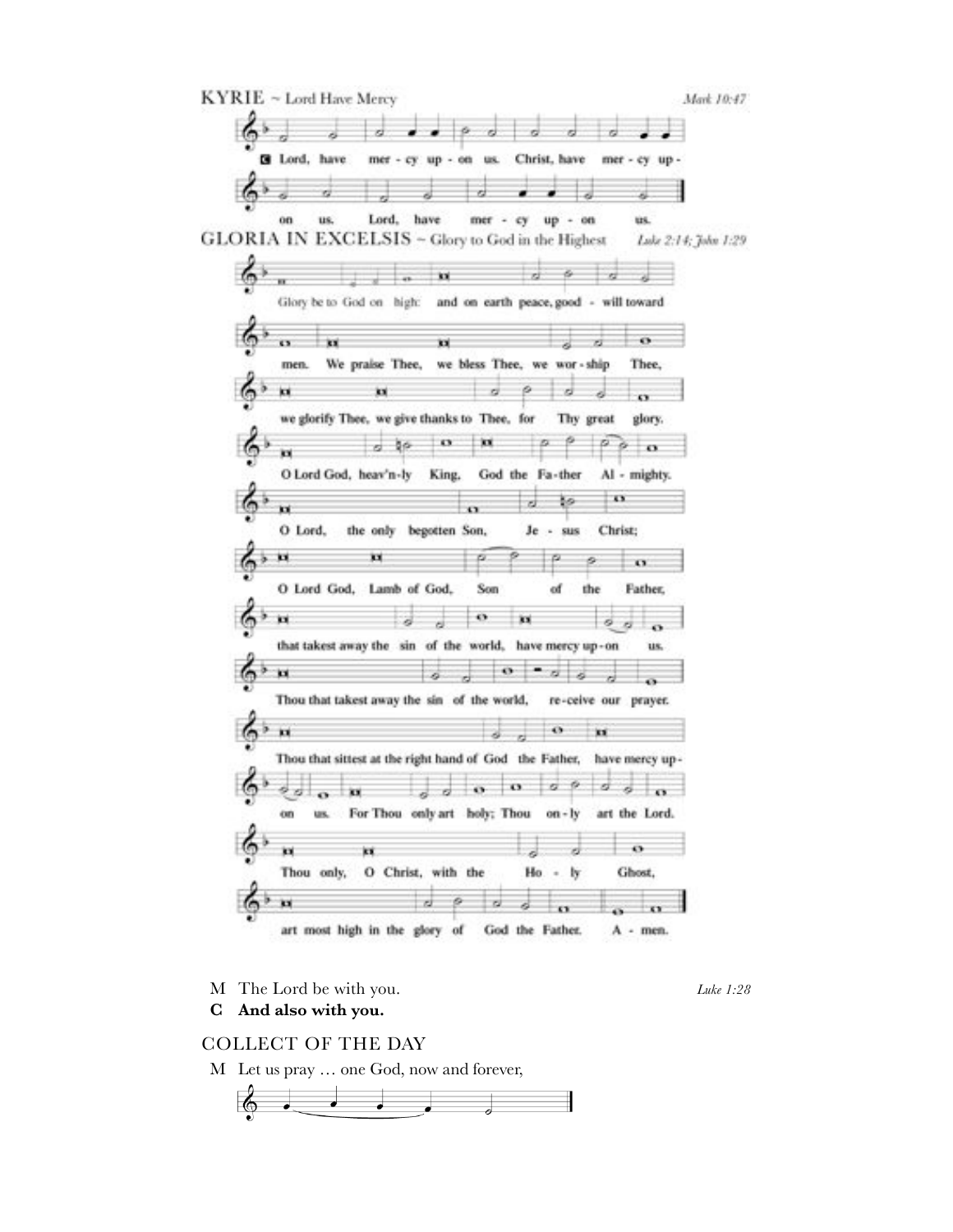### FIRST LESSON

### **Isaiah 64:1–9**

Oh, that You would rend the heavens! That You would come down! That the mountains might shake at Your presence— <sup>2</sup> As fire burns brushwood, As fire causes water to boil— To make Your name known to Your adversaries, *That* the nations may tremble at Your presence! <sup>3</sup> When You did awesome things *for which* we did not look, You came down, The mountains shook at Your presence. <sup>4</sup> For since the beginning of the world *Men* have not heard nor perceived by the ear, Nor has the eye seen any God besides You, Who acts for the one who waits for Him. <sup>5</sup> You meet him who rejoices and does righteousness, *Who* remembers You in Your ways. You are indeed angry, for we have sinned— In these ways we continue; And we need to be saved. <sup>6</sup> But we are all like an unclean *thing,* And all our righteousnesses *are* like filthy rags; We all fade as a leaf, And our iniquities, like the wind, Have taken us away. <sup>7</sup> And *there is* no one who calls on Your name, Who stirs himself up to take hold of You; For You have hidden Your face from us, And have consumed us because of our iniquities. <sup>8</sup> But now, O Lord, You *are* our Father; We *are* the clay, and You our potter;

And all we *are* the work of Your hand.

<sup>9</sup> Do not be furious, O Lord, Nor remember iniquity forever; Indeed, please look—we all *are* Your people!

### GRADUAL *Zech. 9:9; Ps. 118:26*

Rejoice greatly, O daughter of Zion! Shout, O daughter of Jerusalem! Behold, your King is coming to you; He *is* just and having salvation, Lowly and riding on a donkey, A colt, the foal of a donkey. Hallelujah! Hallelujah!

Blessed *is* he who comes in the name of the Lord! We have blessed you from the house of the Lord. Hallelujah!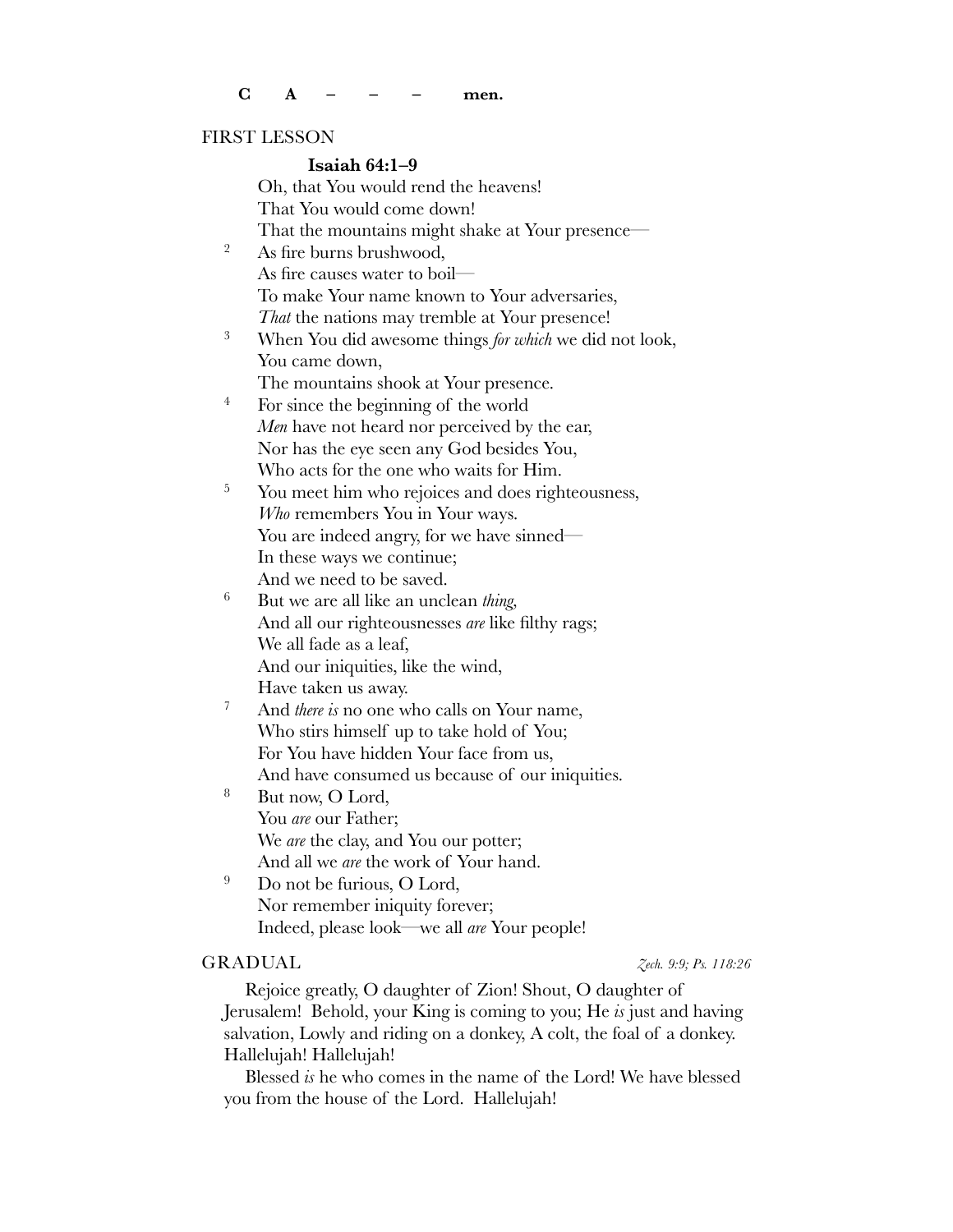

### GOSPEL LESSON

M And this is eternal life, that we know the only true God, and Jesus Christ whom He has sent. (*rise*)



### **Mark 11:1–10**

Now when they drew near Jerusalem, to Bethphage and Bethany, at the Mount of Olives, He sent two of His disciples; 2 and He said to them, "Go into the village opposite you; and as soon as you have entered it you will find a colt tied, on which no one has sat. Loose it and bring *it*. 3And if anyone says to you, 'Why are you doing this?' say, 'The Lord has need of it,' and immediately he will send it here."

<sup>4</sup> So they went their way, and found the colt tied by the door outside on the street, and they loosed it. 5 But some of those who stood there said to them, "What are you doing, loosing the colt?"

<sup>6</sup>And they spoke to them just as Jesus had commanded. So they let them go. 7Then they brought the colt to Jesus and threw their clothes on it, and He sat on it. 8And many spread their clothes on the road, and others cut down leafy branches from the trees and spread *them* on the road. <sup>9</sup>Then those who went before and those who followed cried out, saying:

"Hosanna! 'Blessed is *He who comes in the name of the Lord*!' <sup>10</sup> Blessed *is* the kingdom of our father David That comes in the name of the Lord! Hosanna in the highest!"

M These words are written that we may believe that Jesus is the Christ, the Son of God, and that believing, we may have life in His name.



 $CREED \sim$  The Apostles' Creed **C I believe in God the Father almighty, ! ! maker of heaven and earth. I believe in Jesus Christ, His only Son, our Lord, ! !! Who was conceived by the Holy Spirit, ! !! born of the virgin Mary, ! !! suffered under Pontius Pilate, ! !! was crucified, died, and was buried.**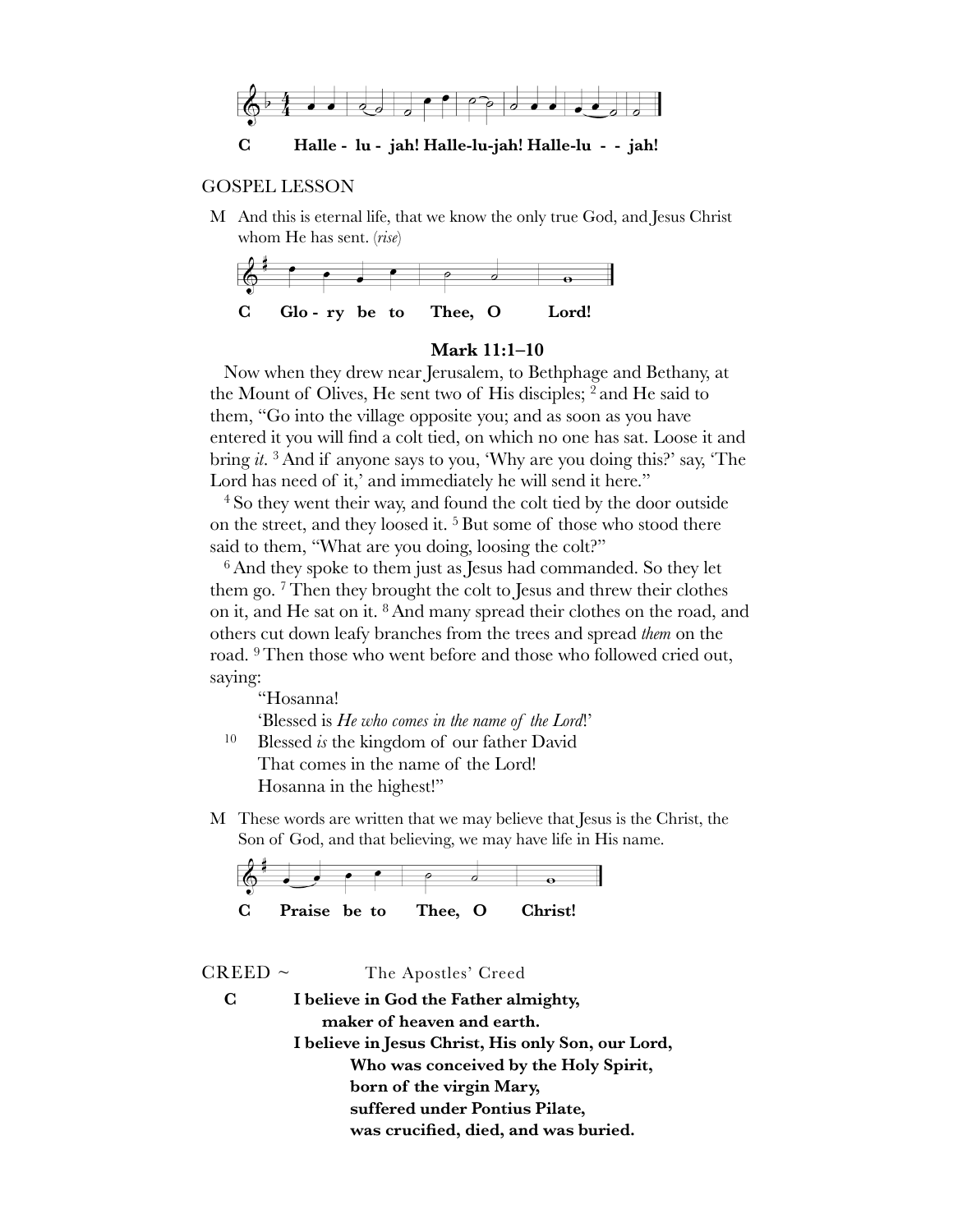**! ! He descended into hell. ! ! The third day He rose again from the dead. ! ! He ascended into heaven ! !! and is seated at the right hand of God ! !! the Father almighty. ! ! From there He will come to judge ! !! the living and the dead. I believe in the Holy Spirit, ! !! the holy Christian Church, ! !! the communion of saints, ! !! the forgiveness of sins, ! !! the resurrection of the body, ! ! !! and the life everlasting. Amen.**

## HYMN SERMON

**WS 701** *Prepare the Royal Highway*

### **Psalm 24:7–10**

|        | Lift up your heads, O you gates!         |
|--------|------------------------------------------|
|        | And be lifted up, you everlasting doors! |
|        | And the King of glory shall come in.     |
| $\sim$ |                                          |

- <sup>8</sup> Who *is* this King of glory? The Lord strong and mighty, The Lord mighty in battle.
- <sup>9</sup> Lift up your heads, O you gates! Lift up, you everlasting doors! And the King of glory shall come in.
- <sup>10</sup> Who is this King of glory? The Lord of hosts, He *is* the King of glory.

### **Who Is This King of Glory?**

- 1. Why do you ask?
- 2. Why should I tell you?
- 3. Why, its the LORD of hosts!
	- He is the King of Glory!
- M The peace of God, which surpasses all understanding, will guard your hearts and minds through Christ Jesus. *Philippians 4:7*



**C" " Cre-ate in me a clean heart, O God, and re-new a right**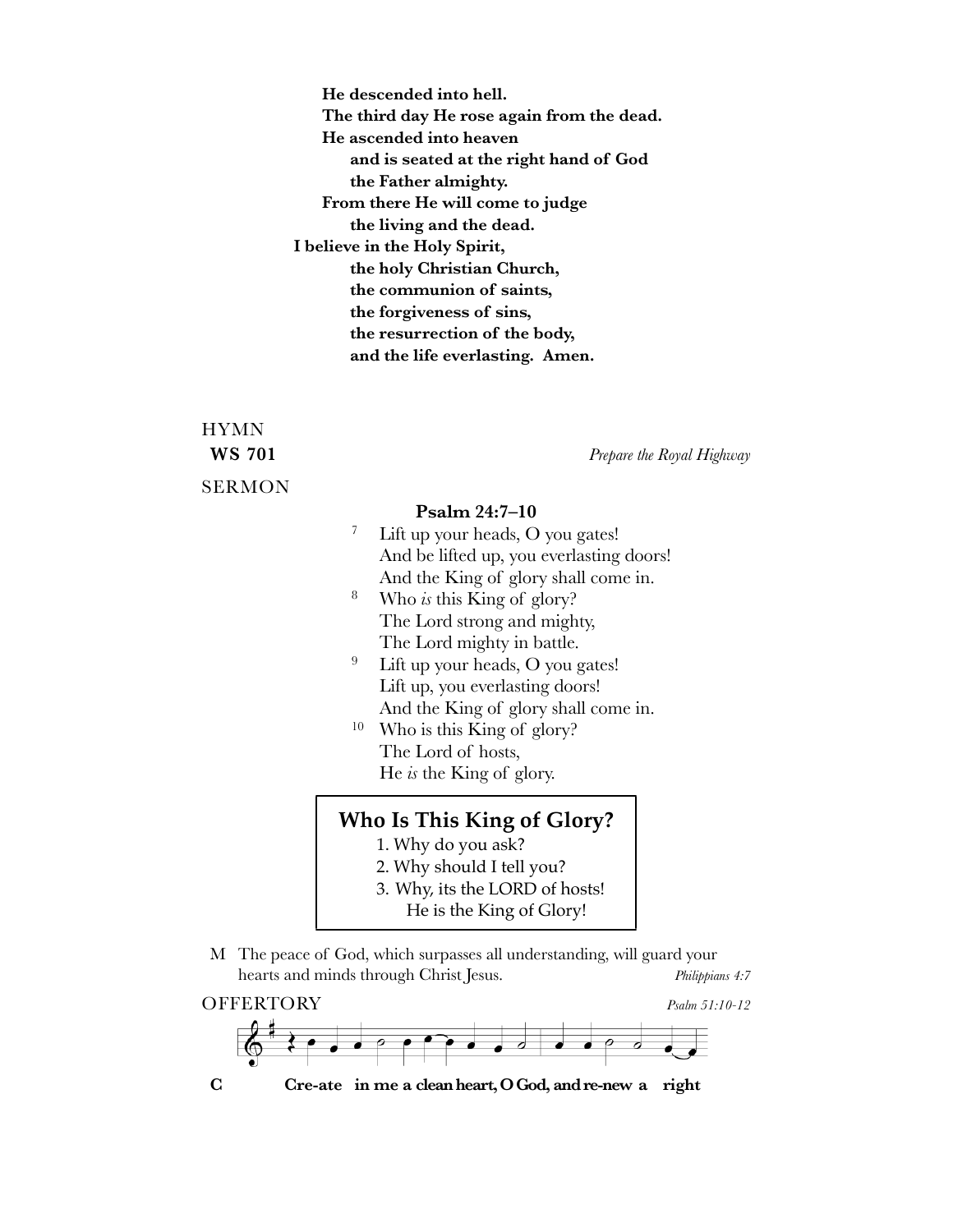

### HYMN

**TLH 73:1–4** (second tune) *Lift Up Your Heads, Ye Mighty Gates*

### GATHERING OF OUR THANK OFFERING

### PRAYERS OF THE CHURCH

Let us pray for the whole Church of God in Christ Jesus and for all people according to their needs,

### *brief silence*

We pray for our synod, especially for Immanuel Lutheran High School, College, and Seminary. Dear Lord, bless and direct us by the power of Your Word. Supply and equip us with faithful pastors and teachers that the way might be prepared for Your coming. Likewise, supply and equip us with faithful lay workers and lay leaders that the work of the ministry would be supported by likeminded believers. Lord, in Your mercy, **hear our prayer**.

We pray for our congregation. Dear Lord, bless and direct us by the power of Your Word. Enlighten us by Your Spirit that we would ever treasure Your word and sacraments. Support this ministry by moving the hearts of Your people to give freely of their time, talents, and treasures, and cause all that we do to bring forth fruit and multiply. Lord, in Your mercy, **hear our prayer**.

We pray for our hearts. Dear Lord, bless and direct us by the power of Your Word. Help us to ponder anew, the miracle of Your coming in the flesh and to dedicate our hearts to hearing Your word and proclaiming Your birth this season. Bring us to humility and repentance for our sins; give us faith to trust in You for forgiveness; and lead us to live holy lives for You. Lord, in Your mercy, **hear our prayer**.

We pray for our government. Dear Lord, bless and direct us by Your power and mercy. Guide those who make, administer, and interpret our laws. Use our leaders to protect us from harm, to uphold civic righteousness in our land, and to defend the lives of the innocent and those not yet born. Lord, in Your mercy, **hear our prayer**.

We pray for those who are sick or suffering. Dear Lord, bless and direct us by the power of Your Word. Teach those who suffer to bear their afflictions without complaint and to cast their care upon You, knowing You care for them. In the midst of trouble, be their Rock and in Your time and good purpose, grant them relief and healing. Lord, in Your mercy, **hear our prayer**.